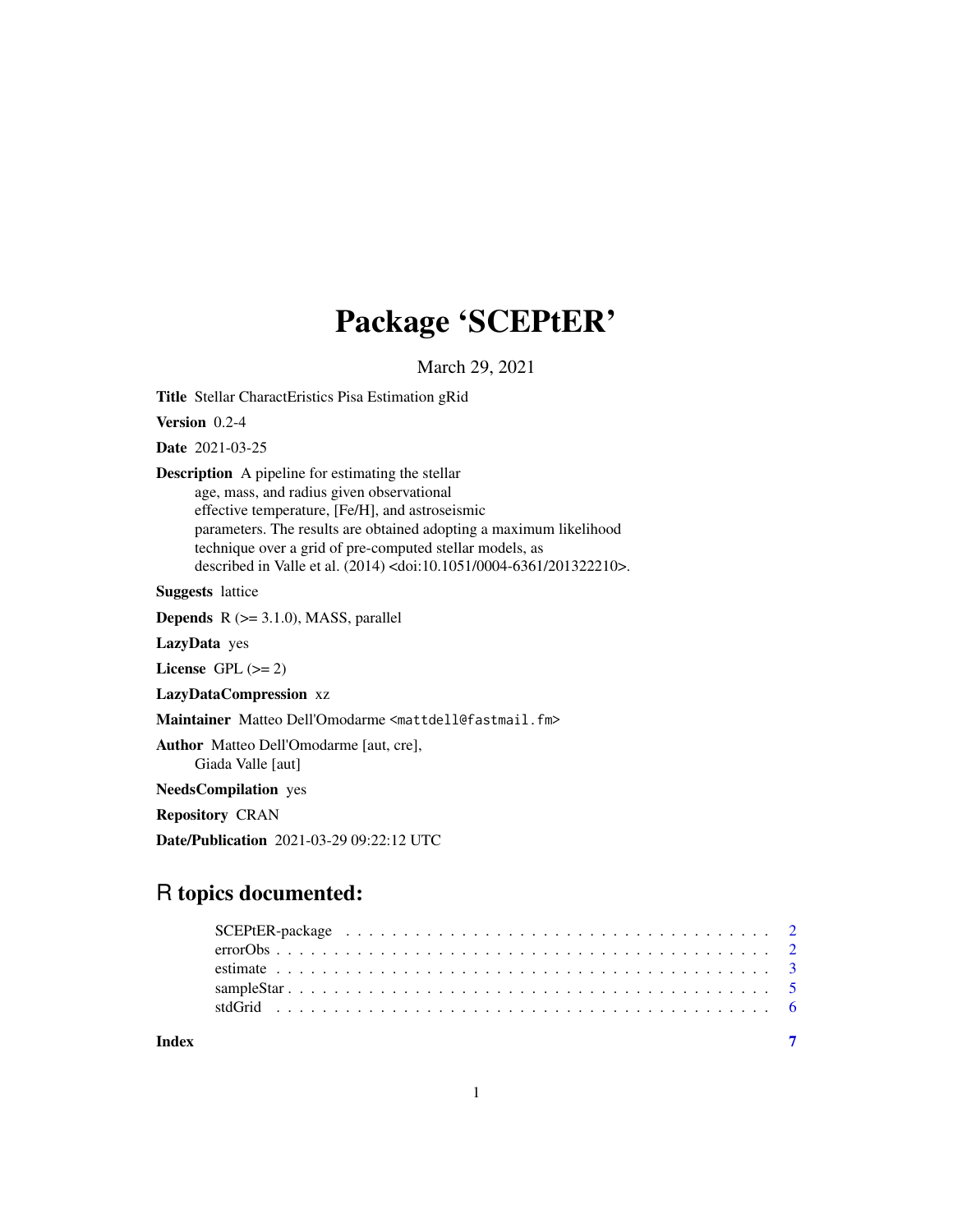#### Description

The package estimates stellar mass, radius, and age given observational data of effective temperature, [Fe/H], and astroseismic parameters. The results are obtained adopting a maximum likelihood technique on a grid of computed stellar models.

#### References

G. Valle, M. Dell'Omodarme, P.G. Prada Moroni, and S. Degl'Innocenti (2014). *Uncertainties in grid-based estimates of stellar mass and radius. SCEPtER: Stellar CharactEristics Pisa Estimation gRid*. A&A, 561, A125.

G. Valle, M. Dell'Omodarme, P.G. Prada Moroni, and S. Degl'Innocenti (2014). *Uncertainties in asteroseismic grid-based estimates of stellar ages. SCEPtER: Stellar CharactEristics Pisa Estimation gRid*. A&A, accepted.

errorObs *Perturbe a set of observational data*

#### Description

The function returns a perturbed object, starting from observational data and a vector of uncertainties.

#### Usage

```
errorObs(sigma, STAR, parallel=FALSE, corr=0)
```
#### **Arguments**

| sigma       | a vector of 7 elements containing the uncertainties on observational data. The<br>error on seismic parameters must be expressed as percentage. |
|-------------|------------------------------------------------------------------------------------------------------------------------------------------------|
| <b>STAR</b> | a vector of 7 elements containing the observational data.                                                                                      |
| parallel    | logical flag specifying if the computation should be performed in parallel on a<br>multi-core architecture.                                    |
| corr        | the value of assumed the correlation between asteroseismic parameters. Default<br>to zero (no correlation).                                    |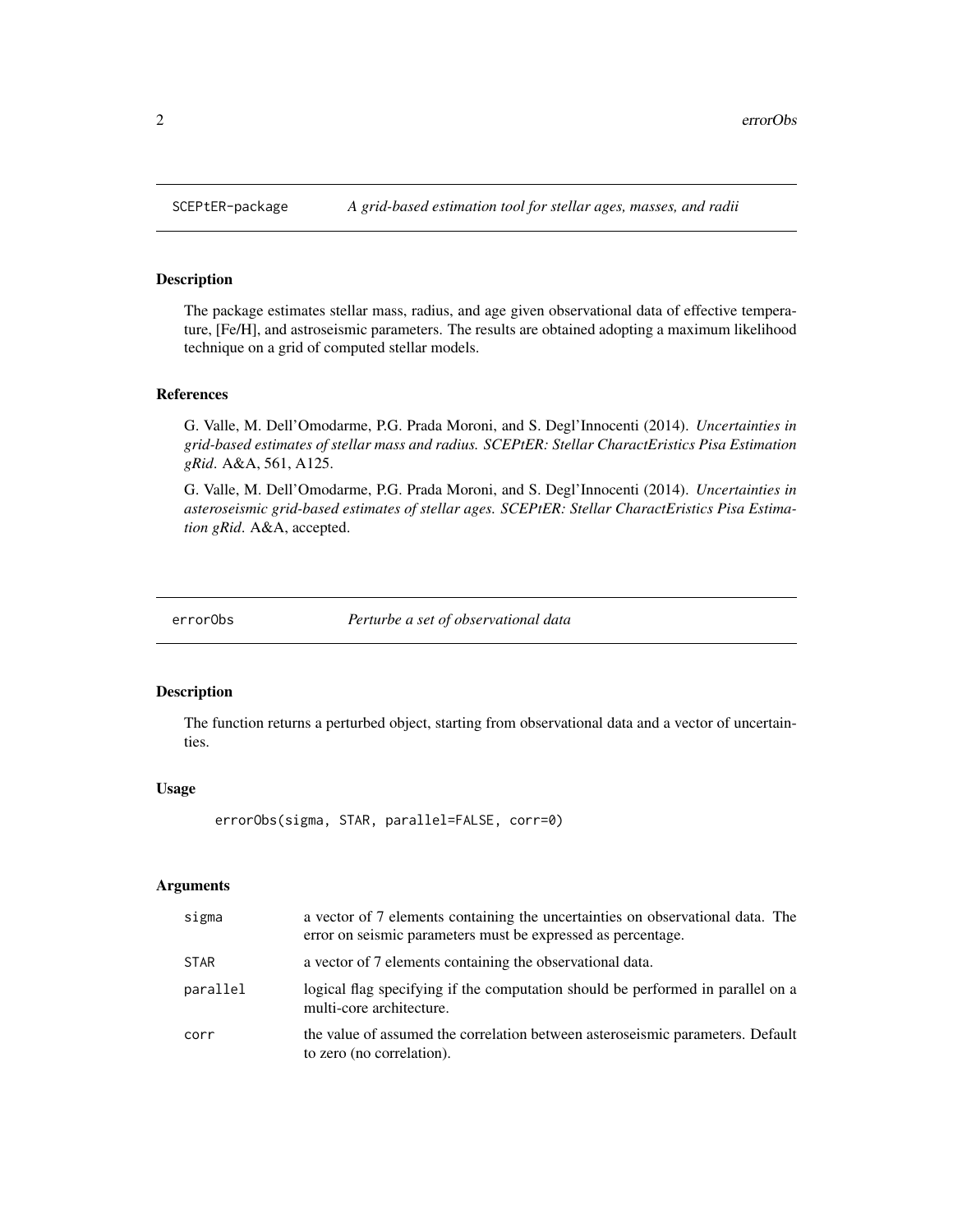#### <span id="page-2-0"></span>estimate 3

#### Details

The vector of observations STAR must contain, in the order:

- 1. The effective temperature (in K) of the star.
- 2. The logarithm of the surface gravity of the star (in cm s^-2).
- 3. The metallicity [Fe/H] of the star.
- 4. The value of large frequency separation of the star, divided by the solar value of this quantity.
- 5. The value of the frequency of maximum oscillation power of the star, divided by the solar value of this quantity.
- 6. The mass (in solar units) of the star (if known).
- 7. The radius (in solar unit) of the star (if known).

The vector of the uncertainties on the observation sigma must contain the uncertainty on the above quantity. The uncertainty on the last two values must be expressed as relative error.

#### Value

errorObs returns an object obtained sampling from a multivariate normal distribution with vector of mean star and covariance matrix diag(sigma^2), with elements  $(4,5)$  and  $(5,4)$  modified according to the value of corr.

estimate *Mass, radius, and age estimates for the supplied objects*

#### **Description**

The function computes the grid-based estimates of the mass, radius, and age for the supplied objects.

#### Usage

```
estimate(data, STAR, sigma, thr, sel, parallel=FALSE)
```
#### Arguments

| data        | the matrix estimation grid. The matrix should be sorted according to the values<br>in the first column (the stellar effective temperature). |
|-------------|---------------------------------------------------------------------------------------------------------------------------------------------|
| <b>STAR</b> | a matrix of 7 columns, containing in each row the observational data of the<br>stellar objects.                                             |
| sigma       | a vector of 7 elements, containing the error on observational data. The error on<br>seismic parameters are expressed as relative error.     |
| thr         | the threshold for the selection of cases over which the computation of likelihood<br>is performed.                                          |
| sel         | a vector of 7 elements, containing 1 or 0 for inclusion or exclusion of a observa-<br>tional data from the likelihood computation.          |
| parallel    | logical flag indicating if the estimations should be performed in parallel on a<br>multi-core architecture.                                 |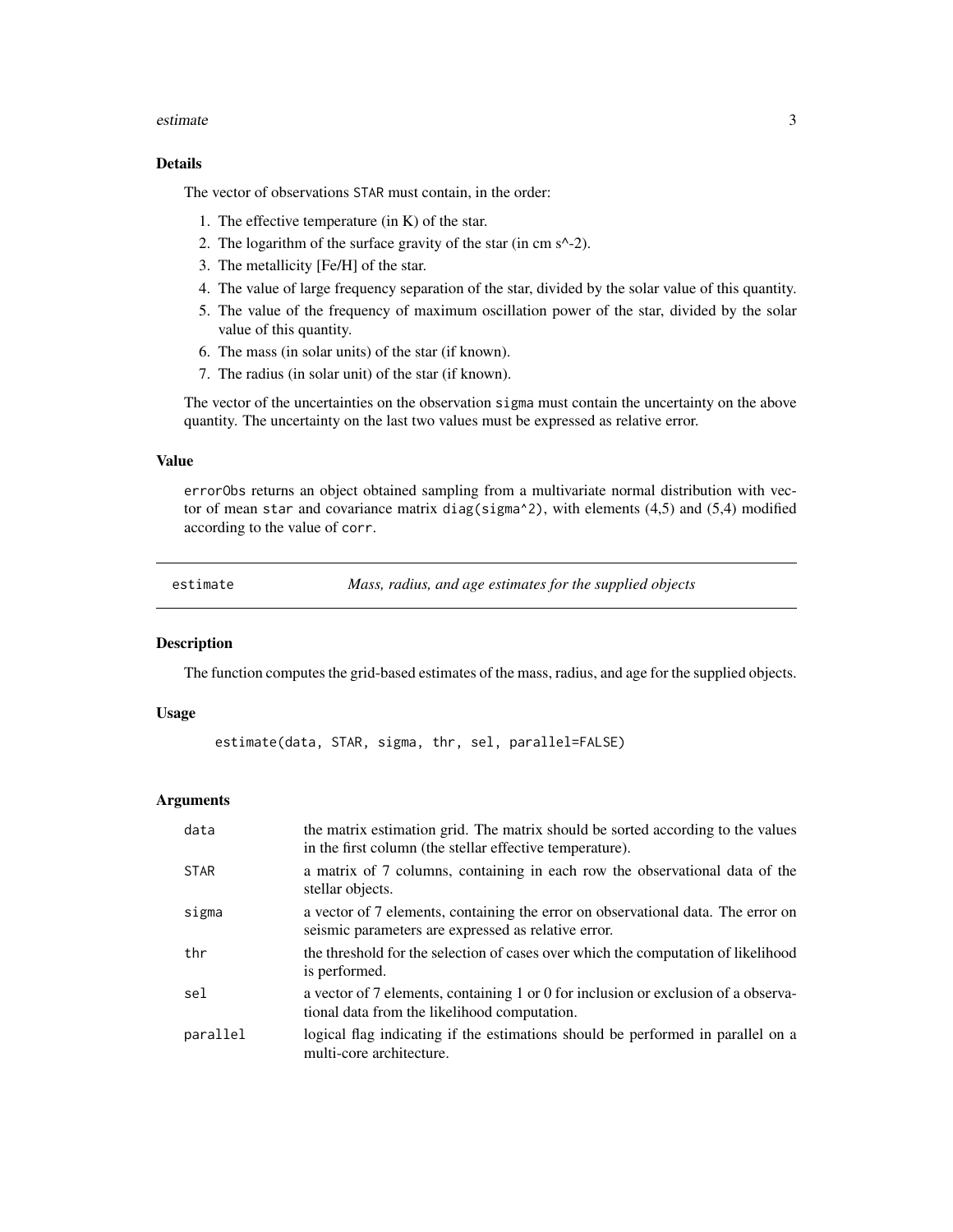STAR should contains in order: the stellar effective temperature, the logarithm of the surface gravity, the metallicity [Fe/H], the average large frequency separation (in micro Hz), the maximum oscillation power (in micro Hz), the mass (in solar units), the radius (in solar units). sigma should contain, in the same order, the uncertainties on the observational quantities.

estimate returns a data frame obtained with the estimates of stellar parameters for each row of the input matrix STAR. In the columns of the data frame there are: the identifier id of the row of the input matrix adopted for the estimate; the mass estimate M (in solar units); the radius estimate R (in solar units); the age estimate age (in Gyr).

Mass, radius, and age estimates are obtained by a maximum likelihood technique widely adopted in literature. Details on the technique can be found in the references reported below.

#### References

G. Valle, M. Dell'Omodarme, P.G. Prada Moroni, and S. Degl'Innocenti (2014). *Uncertainties in grid-based estimates of stellar mass and radius. SCEPtER: Stellar CharactEristics Pisa Estimation gRid*. A&A, 561, A125.

G. Valle, M. Dell'Omodarme, P.G. Prada Moroni, and S. Degl'Innocenti (2014). *Uncertainties in asteroseismic grid-based estimates of stellar ages. SCEPtER: Stellar CharactEristics Pisa Estimation gRid*. A&A, accepted.

S. Basu, G.A. Verner, W.J. Chaplin, and Y. Elsworth (2012). *Effect of Uncertainties in Stellar Model Parameters on Estimated Masses and Radii of Single Stars*. The Astrophysical Journal, 746, 76.

N. Gai, S. Basu, W.J. Chaplin, and Y. Elsworth (2011). *An In-depth Study of Grid-based Asteroseismic Analysis*. The Astrophysical Journal, 730, 63.

#### Examples

```
# Solar seismic data from Thiery et al. (2000)
Dnisun <- 134.8
nimaxsun <- 3034
# Observational data for alpha Cent B from:
# Kjeldsen et al. (2005), Porto de Mello et al. (2008)
# Observed mass and radius: 0.935 +- 0.006, 0.863 +- 0.005
# from Miglio & Montalban (2005)
acenB <- c(5316, 0, 0.25, 161.5/Dnisun, 4100/nimaxsun, 0.935, 0.863)
sigmaCen <- c(30, 0, 0.04, 0.01, 0.05, 0.006/0.935, 0.005/0.863)
# Load the standard estimation grid
data(stdGrid)
# order standard grid by effective temperature (required by estimate)
ii <- do.call(order, as.data.frame(stdGrid[,1]))
oGrid <- stdGrid[ii, ]
# For accurate estimates adopt at least NUM=10000
NUM < -200# obtain NUM copies of the object and add Gaussian perturbations
star <- matrix(acenB, byrow=TRUE, nrow=NUM, ncol=7)
```
#### Value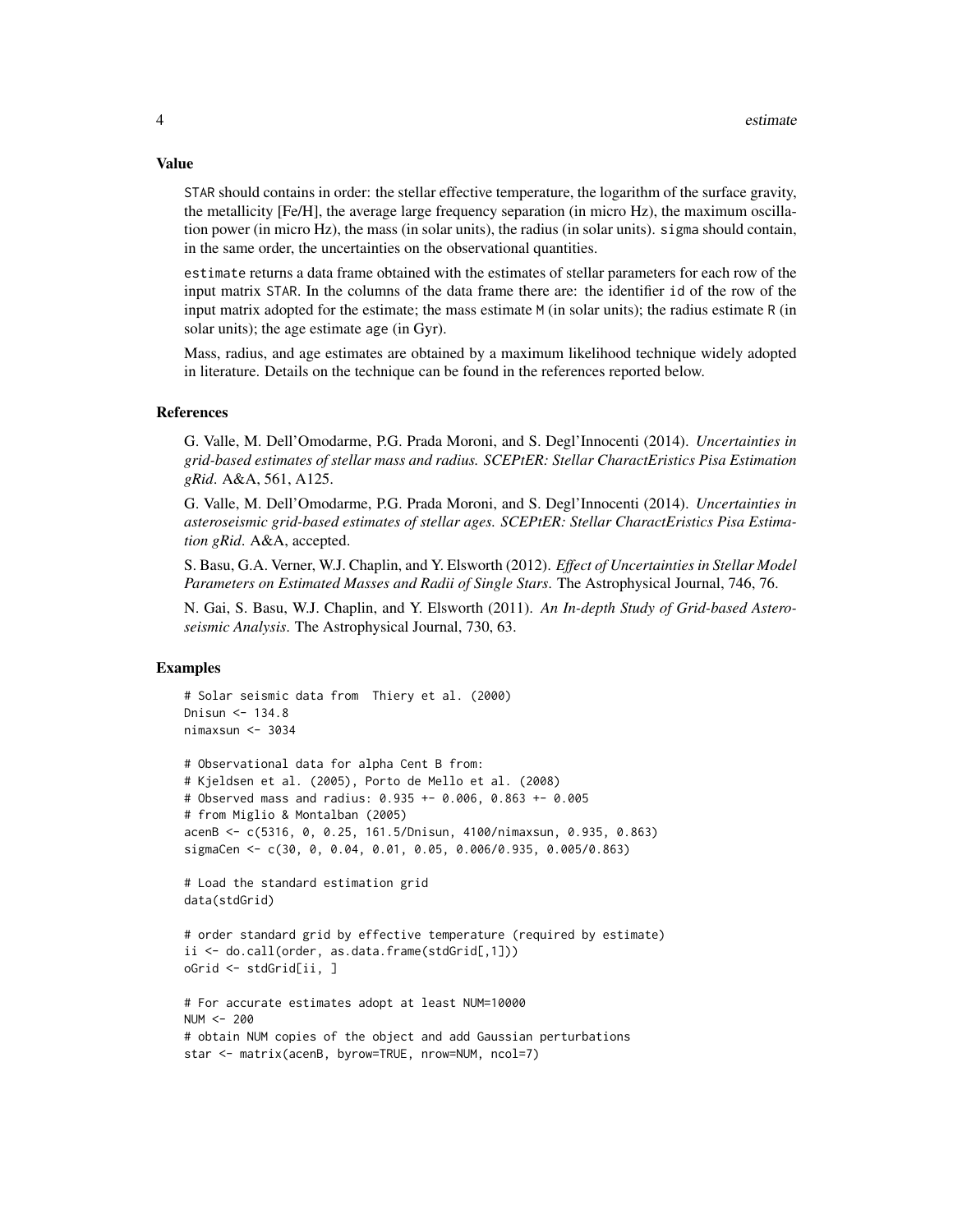### <span id="page-4-0"></span>sampleStar 5

```
starp <- errorObs(sigmaCen, star)
# select the observational constraints
# using Teff, [Fe/H], Delta nu, nu_max
vsel <- c(1,0,1,1,1,0,0)
# call the estimation routines
res <- estimate(oGrid, starp, sigmaCen, 3, vsel)
quantile(res$M, c(0.16, 0.5, 0.84))
quantile(res$R, c(0.16, 0.5, 0.84))
```
#### sampleStar *Sample a set of objects out of a grid*

### Description

The function extracts, without replacement, a sample of objects out of a grid.

#### Usage

```
sampleStar(n, grid, restrict=TRUE)
```
#### Arguments

|          | the number of objects to be sampled.                                             |
|----------|----------------------------------------------------------------------------------|
| grid     | the grid from which the objects are sampled.                                     |
| restrict | logical flag indicating if only models younger than 14 Gyr should be considered. |

#### Value

sampleStar returns a matrix of n rows, sampled without replacement from grid.

#### Examples

```
data(stdGrid)
STARS <- sampleStar(10, stdGrid)
```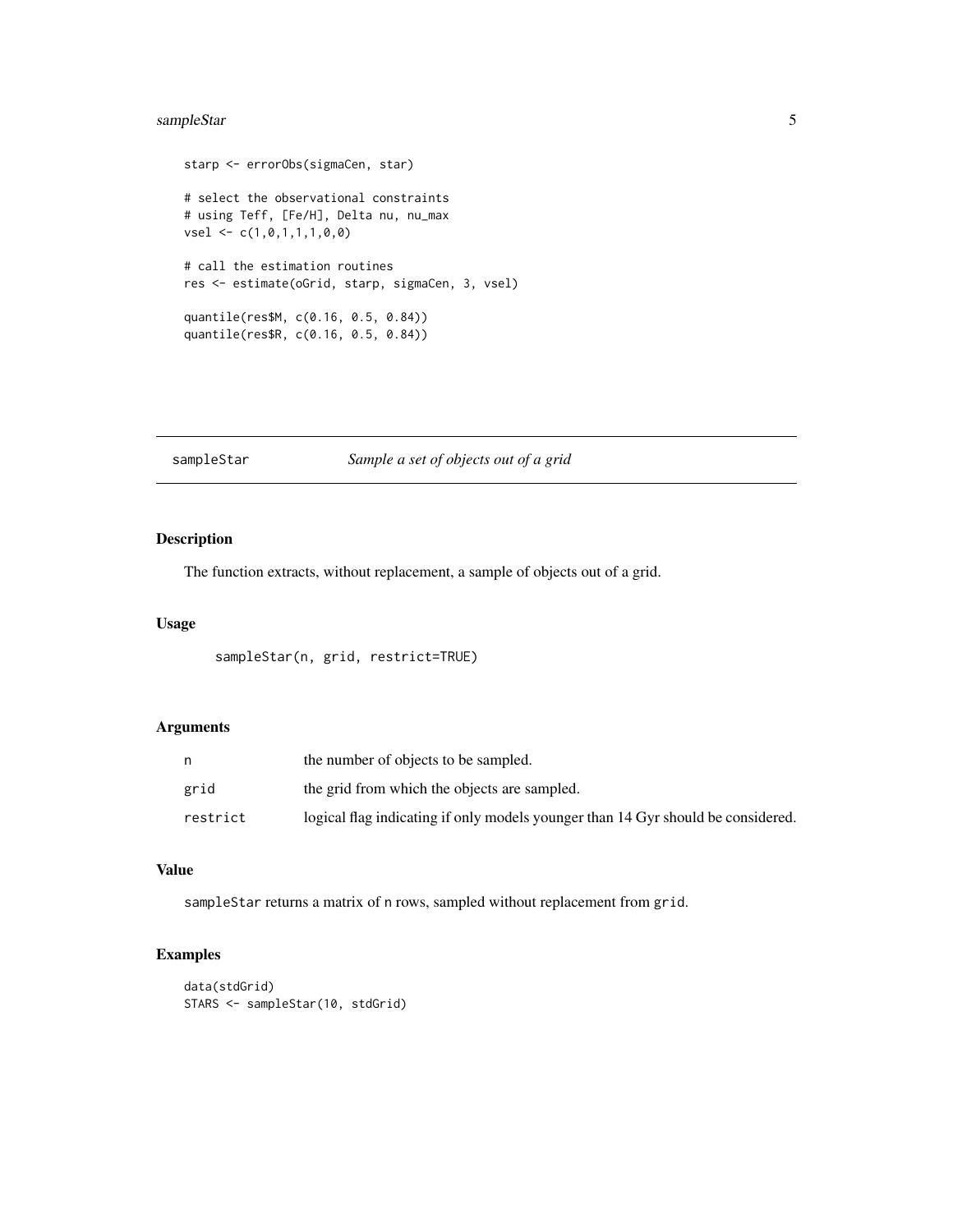#### <span id="page-5-0"></span>Description

The standard grid for mass and radius determination through a maximum likelihood technique. The grid is computed assuming the solar scaled mixing-length value.

#### Usage

stdGrid

#### Format

A data frames containing 9 variables:

Teff The effective temperature of the star (in K).

logg The logarithm of the surface gravity of the star (in cm s<sup> $\wedge$ -2).</sup>

FeH The metallicity [Fe/H] of the star.

Dni The large frequency separation for the star (in unit of solar large frequency separation).

nimax The frequency of maximum oscillation power for the star (in unit of solar frequency of maximum oscillation power).

M The mass of the star (in unit of solar mass).

R The radius of the star (in unit of solar radius)

logAge The logarithm of the age of the star (in yr).

pcAge The ratio between the age of the star and the time needed for central hydrogen depletion for that star.

#### Source

G. Valle, M. Dell'Omodarme, P.G. Prada Moroni, and S. Degl'Innocenti (2014). *Uncertainties in grid-based estimates of stellar mass and radius. SCEPtER: Stellar CharactEristics Pisa Estimation gRid*. A&A, 561, A125.

G. Valle, M. Dell'Omodarme, P.G. Prada Moroni, and S. Degl'Innocenti (2014). *Uncertainties in asteroseismic grid-based estimates of stellar ages. SCEPtER: Stellar CharactEristics Pisa Estimation gRid*. A&A, accepted.